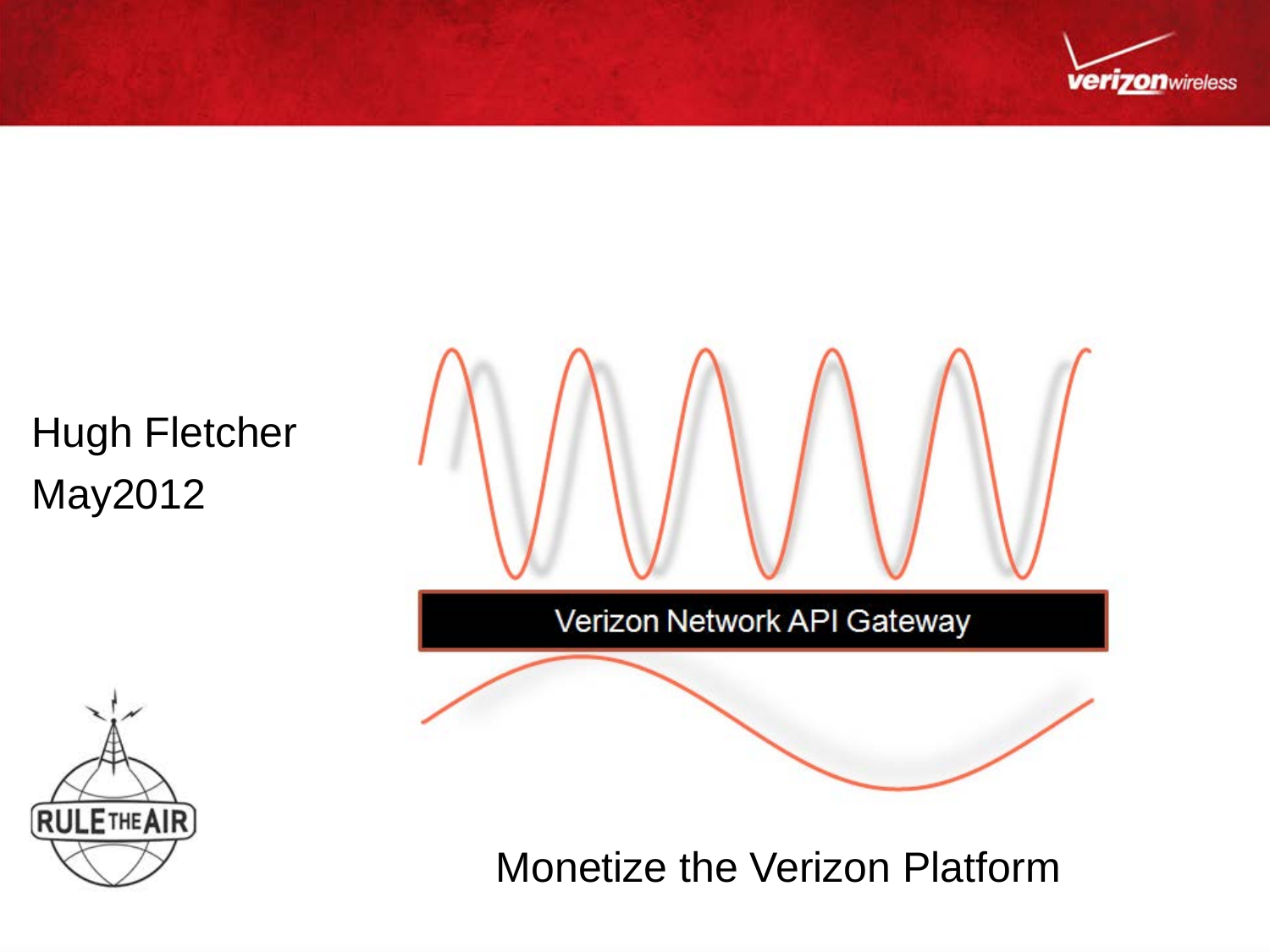

## Open Networks @ Verizon Wireless

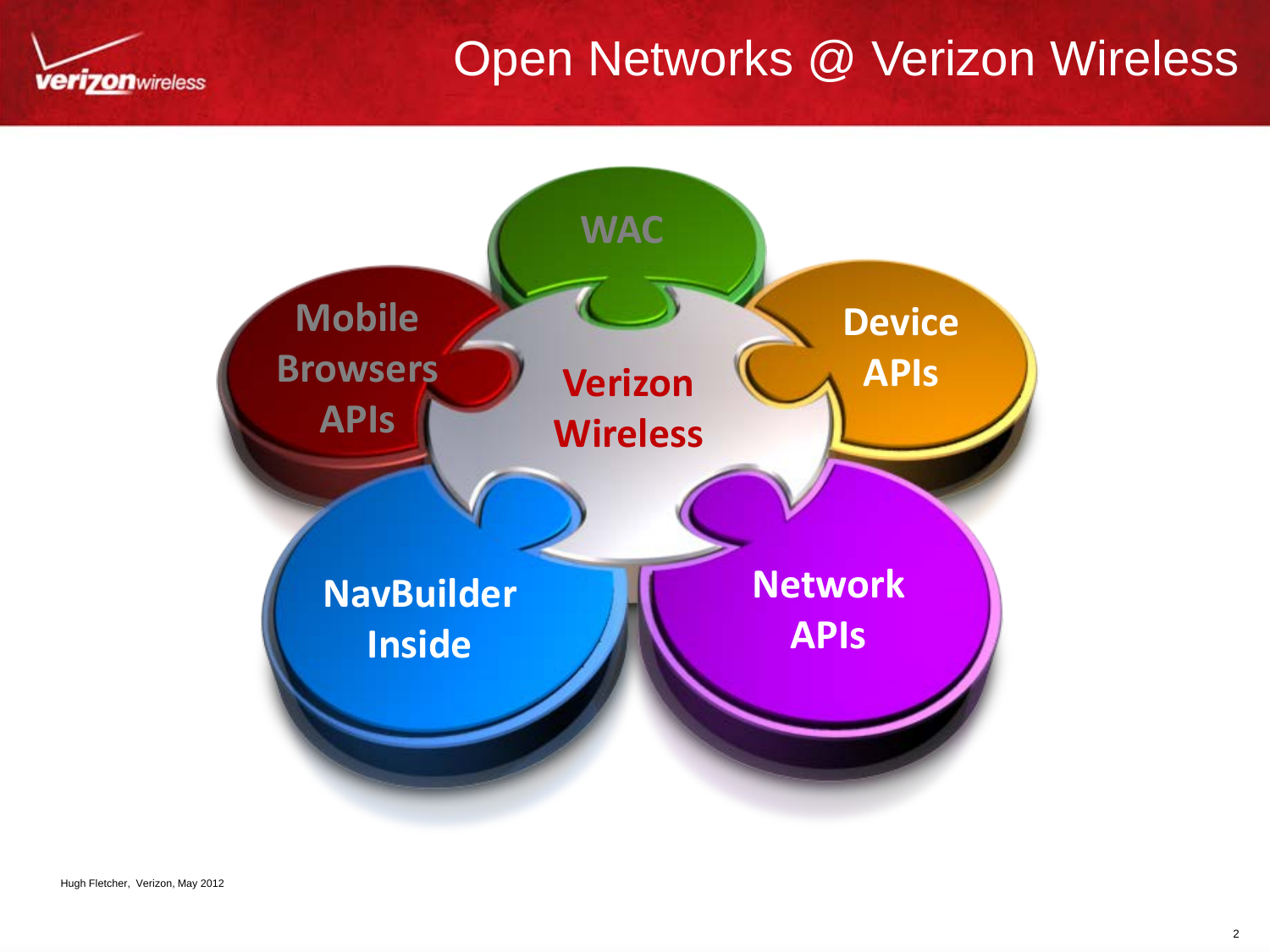

## Verizon Network APIs

- Verizon is a Platform similar to Google, Facebook, Foursquare, Twitter
- Platforms need APIs and service exposure to 3<sup>rd</sup> party developers to help unlock the value of the platform.
- Verizon has launched APIs for
	- **Location**
	- SMS/MMS
	- Terminal Status
	- Carrier Properties
	- Device Characteristics
	- Lab demo of QoS
- QoS or App Driven QoS (ADQ) could provide developer access to low level QCI
- Key ADQ issues include
	- Cross carrier support
	- Cross technology support (4G to WiFi)
	- Who pays?
	- Net neutrality
- These are examples of web services where operators have defensible value propositions